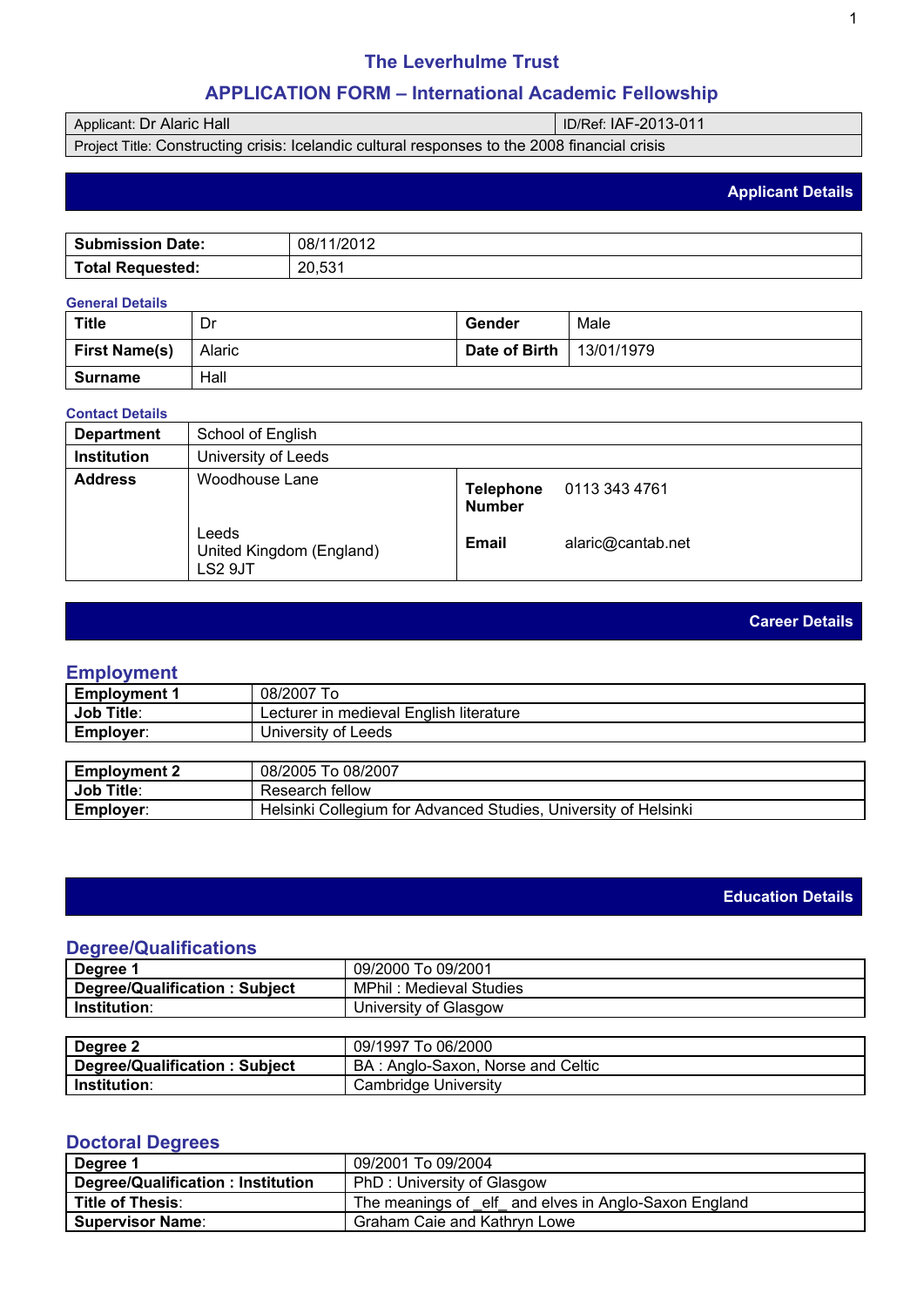| Title of proposal       | Constructing crisis: Icelandic cultural responses to the 2008 financial crisis |
|-------------------------|--------------------------------------------------------------------------------|
| Main/sub field of study | Non-English Languages and Literatures, Anthropology                            |

### **Abstract**

I will spend six months in Iceland, developing skills in a discipline new to me: contemporary ethnography. I will research how Icelanders have responded culturally to the 2008 financial crisis, focusing on how popular culture related to the crisis has been apprehended, developed and supplemented in everyday Icelandic discourses on and personal conceptualisations of the crisis. This work will both draw on and hone my existing conversational proficiency in modern Icelandic.

The project will produce a research article, but more importantly will underpin a long-term commitment to developing research and research-led teaching of Icelandic language and culture in the UK.

### **Place(s) overseas where you will carry out the proposed activities**

Reykjavík, Iceland

### **Relevant experience/skills/training**

I spent my first research leave as a lecturer at Leeds in Iceland (July-December 2010) researching manuscripts of medieval romance-sagas. However, building on my knowledge of Old Norse and the proficiency in Swedish which I gained while working in Finland (2005-7), I also took the opportunity to gain proficiency in conversational Modern Icelandic, on which I will build in the Fellowship.

My acquisition of new skills in the field of ethnology/folkloristics is underpinned by my previous work on the historical anthrpology of the Middle Ages. This gives me a theoretical basis from which to acquire new methodologies in ethnological research.

**Detailed Proposal and Publications**

### **Detailed statement of proposed activities**

File: Proposed Research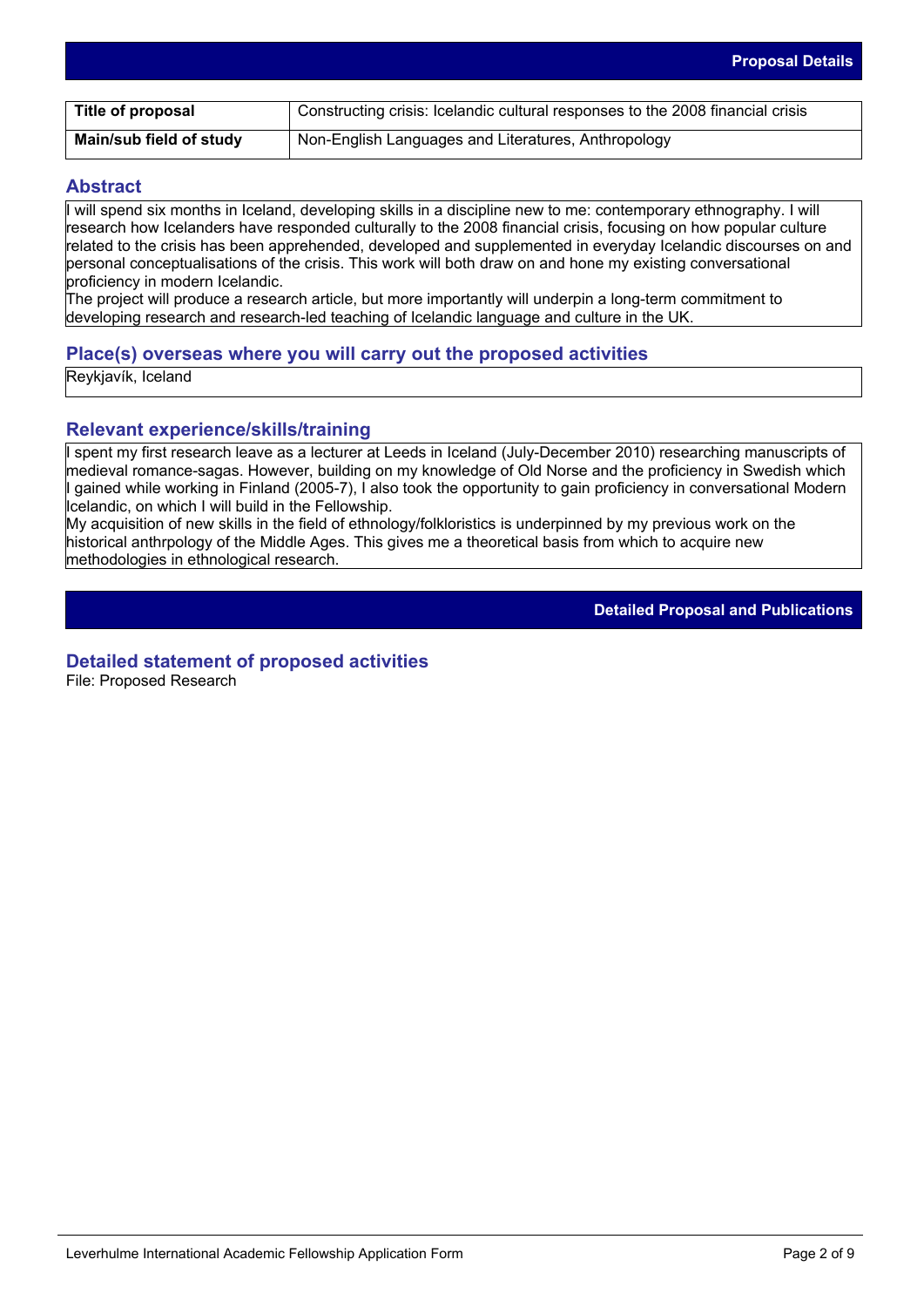# **Background**

Two UK universities offer credit-bearing courses in modern Icelandic: UCL and Leeds. Modern Icelandic has been taught at Leeds since the 1920s, giving staff and graduates of the University an important role in mediating Icelandic culture in Britain. This project will sustain and develop that tradition—one which is important partly because of Iceland's centuries-long heritage of economic and cultural ties to the UK, stretching from the Viking Age to twenty-first century investment banking and popular music. Meanwhile, Iceland also stands as a case study of micro-states in a globalising world. For both reasons, it offers valuable comparisons for understanding British culture, and specifically Britain's own recent experience of financial crisis.

My own background is in the historical anthropology of medieval Britain, with long-standing interests in medieval Scandinavia. Appointed to this field in Leeds in 2007, I also replaced both of the University's Icelandic specialists. I have therefore developed a new research profile in medieval Icelandic, focusing on romance-sagas and their transmission from the Middle Ages into the twentieth century, and through this spending time in Iceland and gaining profiency in modern Icelandic. I would use my International Academic Fellowship to build on both my ability in modern Icelandic and on my expertise in medieval folklore to develop a new research profile in contemporary Icelandic culture, as a basis for research-led teaching in this field in the UK.

## **Objectives and methods**

### **1. To become fluent in modern Icelandic.**

I am proficient in reading and conversation in modern Icelandic. However, to achieve fast reading and fluent speech, I need a depth of exposure which cannot be acquired in the UK. I will achieve this by living with an Icelandic family (to be arranged through the University of Iceland's international outreach office, the Stofnun Sigurðar Nordals), and taking an active role in the life of the Department of Social Anthropology and Folkloristics and the Árni Magússon Institute for Icelandic Studies at the University of Iceland. Full participation in family and working life in Iceland will dramatically enhance my understanding of Icelandic culture, supporting objectives (2) and (3).

### **2. To acquire new skills in contemporary cultural/anthropological research.**

My research on medieval North-West Europe has focused on historical anthropology/folklore, giving me a good understanding of theoretical frameworks in this area. Through an International Academic Fellowship, however, I would move my research into the new discipline of contemporary ethnology/folkloristics. I will participate in research and doctoral training seminars at the Department of Social Anthropology and Folkloristics, and benefit from the mentorship of Professor Terry Gunnell there. Drawing on the expertise of my Icelandic colleagues in ensuring ethical practice, selecting and interviewing informants, and interpreting the data gathered will be mutually supportive of objective (1) above, will structure the qualitative ethnological research described under (3) below, provide new methodological perspectives for my research on medieval culture, and underpin future research-led teaching on contemporary Icelandic culture.

### **3. To research cultural responses to the 2008 financial crisis.**

In 2010, I published a translation of a medieval Icelandic romance at the same time as the Icelandic novelist Bjarni Harðarson took that text as a basis for a novel satirising the Icelandic financial sector. Invited to deliver the 2011 Beck lectures on Icelandic literature at the University of Victoria in Canada, I gave one of my lectures on this literary response to the financial crisis, and have since begun systematically to engage with cultural production in this area. However, I have found that deeper engagement with Icelandic culture is required to apprehend and analyse many of the references and resonances of this material.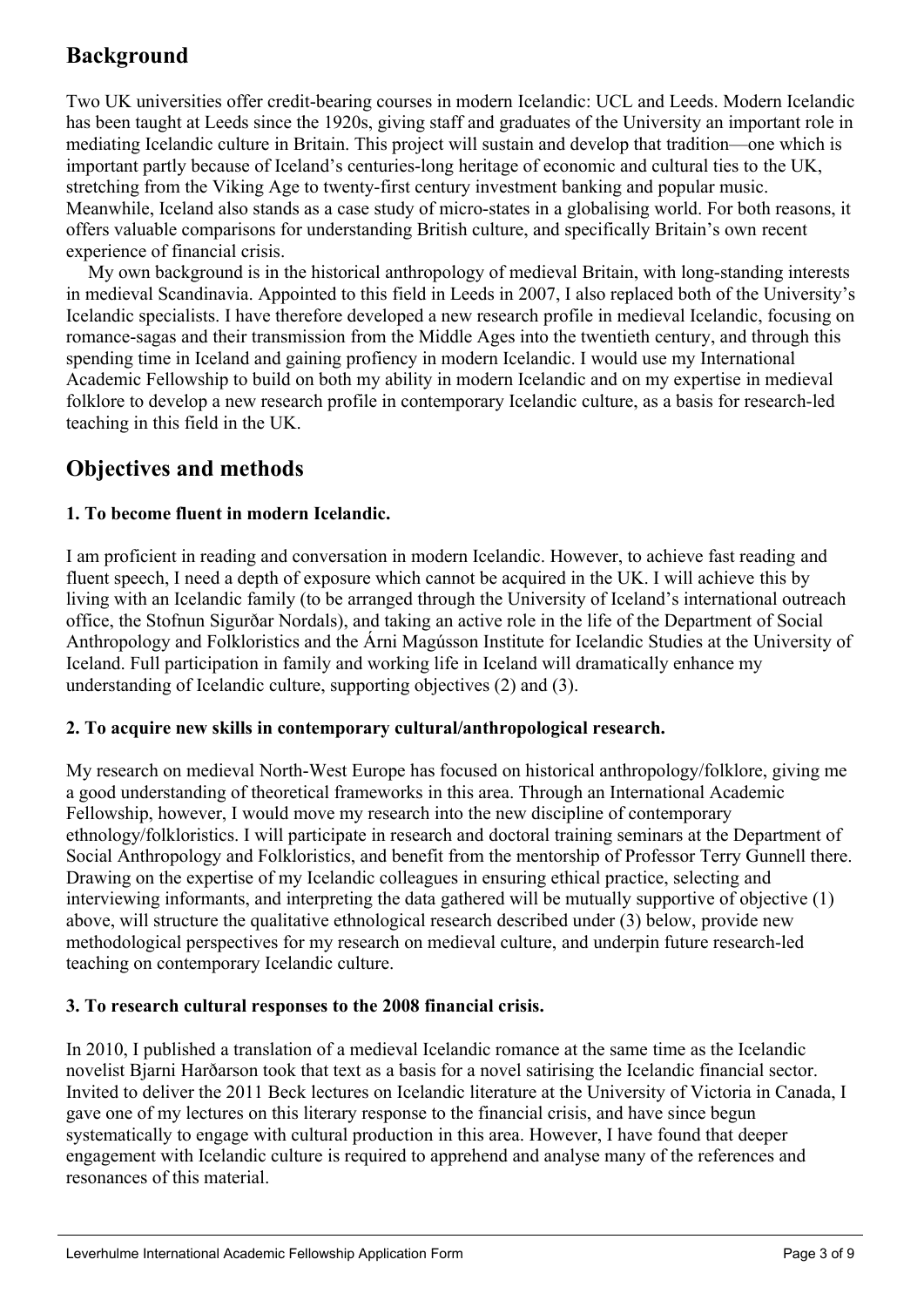With the support described in (2) above, I will develop a sed, qualitative researphoject studying how Icelanders have responded to journalism, comedy, milionalic and writing to conceptualishe 2008 financial crisis. These media ave both participated densentertextual networks and contributed in everyday lifeto newturns of phrase, anecdotes, jokasdevenchildren'sgames.While cultural dimensions of the crisis have enjoyed meinvestigations (e.g. Kristí boftsdóttir 2010), there is still extensive scope for understanding how people baxetructed their understanding the crisis—not least becaus popular culture has been important in mediating between the person aberience of the crisis (visceral for some, marginal for others) intellectual understandings of the often abstruse and complex economic and politicatructureswhich brought the crisis about. I will take advice on focusing my research on manageably specific demographic.

As Chartier (2010) has argued, Iceland's extreme financial **or 2008** was bothunique and instructive, but has not been well derstood r reported by international media, making diation of the Icelandic experience through tademicresearch particularly important. I look forward taking a step towards this through primaresearchbroaddissemination my findings, and longer-term developments of the tudy produced during this ellowship.

## **Outcomes**

An article on theroles of popular culturen the cultural construction of financial crisisiceland, to be submitted Current Anthropology (with the expectation of concomitant free-access publication viathe Leeds University digital repository).

A much enhanced ability to teach modern Icelandic. I will revise, extend, and promit access Modern Icelandic mp3 course which I have developed betta-version ([http://www.alarichall.org.uk/teaching/modern\\_icelandic.](http://www.alarichall.org.uk/teaching/modern_icelandic.php)phplis has alreadyrevolutionised Icelandic teaching t Leeds and has been widely downloaded by members of the public. My enhanced understanding of Icelandic culture will feed directly intoundergraduate teaching, intothe 'continuing education workshops on Scandinavian language and culture I run at Leeds, and the regular ublic lectures which I deliver around the UK.

### Works cited

- Chartier, Daniel, The End of Iceland's Innocence: The Imalgeland in the Foreign Media During the Financial Crisis, trans. by Daniel Chartier (Ottawa: University of Ottawa Press, 2010) [first publ. La spectaculaire déroutee l'Islande: L'image deslande à l'étranger durant lacrise économique de 2008 (Québec: Presses de l'Université du Québec, 2010)].
- Kristín Loftsdóttir, 'The Lossof Innocence:The Icelandic Financia Crisis and Colonial Past', Anthropology Today, 26.6 (December 2010), 9–13.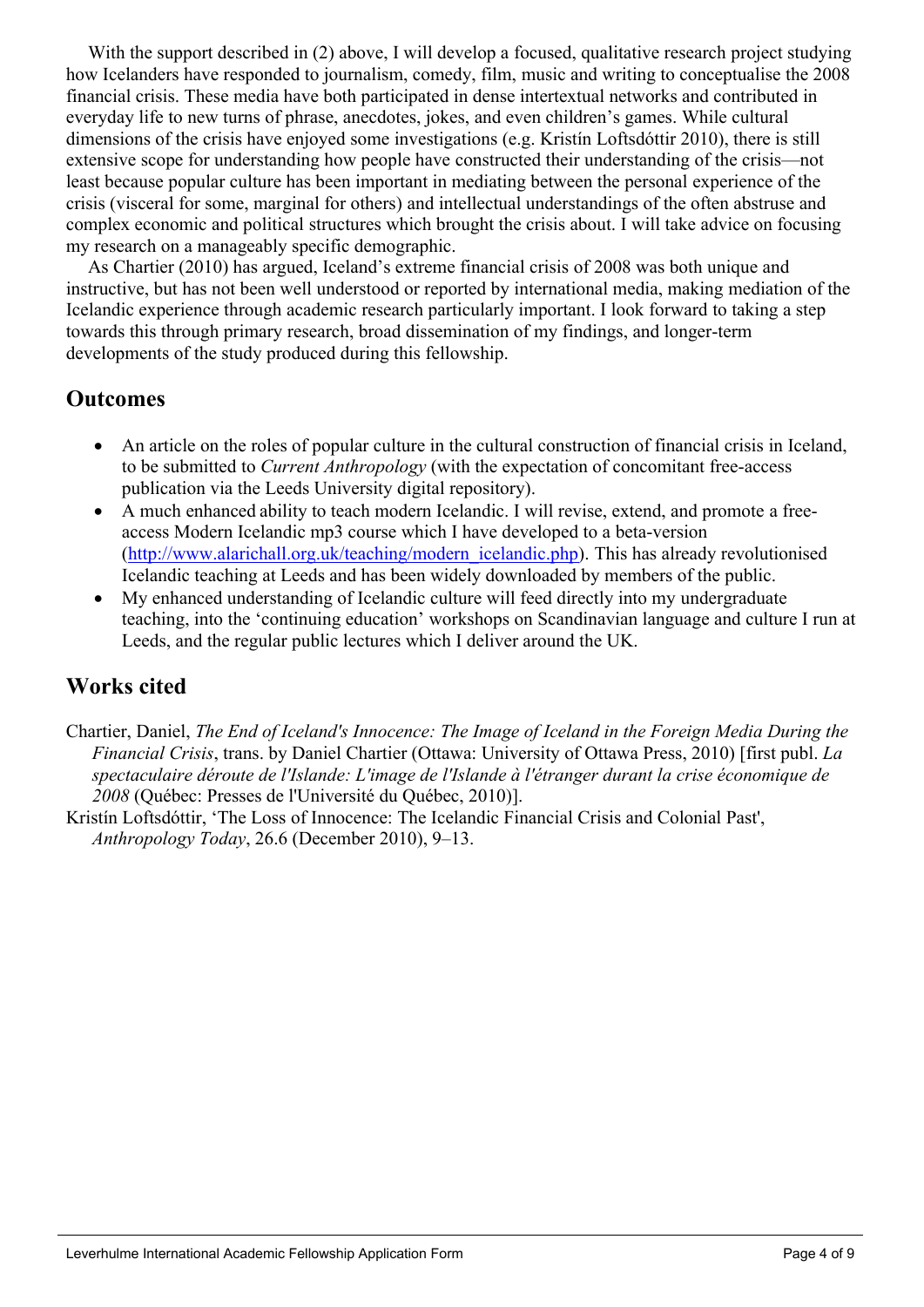**Major publications** File: Publications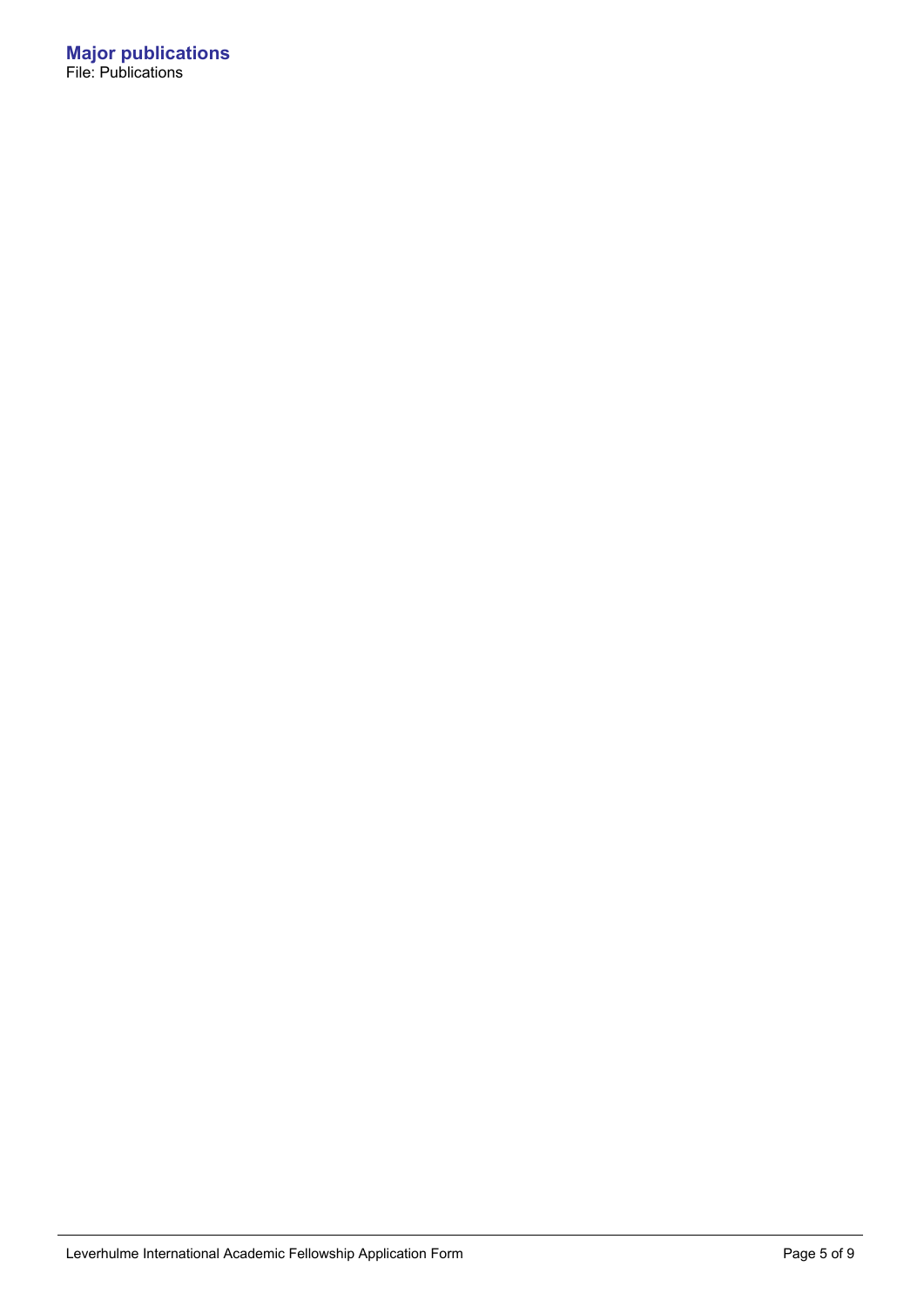# Alaric Hall, major publications

### monographs

1 Elves in Anglo-Saxon England: Mattersbelief, Health, Gender and Identity, Anglo-Saxon Studie 8 (WoodbridgeBoydell, 2007; pbk rep $2009$ ).

### edited books

2 Interfaces between Language and Culture in Medieval England: A Festschrift for Matti Kilpiö, e Alaric Hall, OlgaTimofeeva Ágnes Kiricsi and Bethany Foxhe Northern World, 48 (Leiden: Brill, 2010).

### articles in journals

submitted

- 3 'Sigrgarðssaga frækna: A Normalised Text, Translationd Introduction'submitted to Scandinavian-Canadian Studiesorking paper at [http://www.alarichall.org.uk/sigrgards\\_saga\\_article](http://www.alarichall.org.uk/sigrgards_saga_article.pdf).<sup>[386</sup>,651 words].
- 4 'Making Stemmasvith SmallSamples: Testing the Stemma of Konráðs saga keisarasonar, and Media Approaches to Publishing Stemmas', submitted to Digital Medievalist; working pa [http://www.alarichall.org.uk/working\\_paper\\_on\\_stemmas\\_from\\_small\\_sam](http://www.alarichall.org.uk/working_paper_on_stemmas_from_small_samples/)ples. words].

published

- 5 lead authorwith HaukurÞorgeirsson et al., 'Sigurðar saga fóts (The Saga of Sigurðr Foot): A Translation', Mirator, 11 (2010), 56-91.
- 6 7 ' "Þur sarriþu þursa trutin": Monster-Fighting and Medicine in Elaldedieval Scandinavia', Asclepio: revista de historiade la medicinay de la ciencia, 61.1 (2009), 195-218.
- 8 'Folk-healing, Fairies andWitchcraft:The Trial ofStein Maltman, Stirling 1628', Studia Celtica Fennica, 3 (2006)10-25.
- 9 'Getting Shot of Elves: Healing, Witchcraft and Fairies in the Scottish Witchcrafrials', Folklore, 116 (2005),19-36.
- 10 'Changing Style and hanging Meaning: Iceland id istoriography and the Medieval Redactions of Heiðreks saga', Scandinaviatudies, 77 (2005), 1-30.
- 1? T y Gogled80 me Icelandic Analogues to Branwen Fero S', Cambrian Medieval Celtic Studies, 42 (Winte2001), 27-50.
- e

### articles in books

- 11 12 'Interlinguistic Communication in Bede's Historia ecclesiastica gentis Anglorum', in Interfaces between Language and Culture in Medie England: A Festschriftor Matti Kilpiö, ed.by Alaric Hall, OlgaTimofeeva,Ágnes Kiricsi and Bethany FoXheNorthern World. 48 (Leiden: Brill, 2010),pp. 37-80.
- 13 'The Orality of aSilent Age: The Place of Orality in Medieval Studies', in Methands the Medievalist: Current Approaches Medieval Studiesed.by Marko Lamberg, Jesse Keskiah Elina Räsänenad Olga Timofeeva with Leildirtanen (Newcastle upon Tyneambridge Scholars Publishino 2008), pp. 270-90.
- 'Constructing Anglo-Saxon Sanctity: Traditionnovation and Saint Guthlac', in Images of Sanctiti Essays in Honour of GarDickson, ed. by Debra Higgs Strickland Sualising the Middle Ages, 1 (LeidenBrill, 2007), pp. 207-35.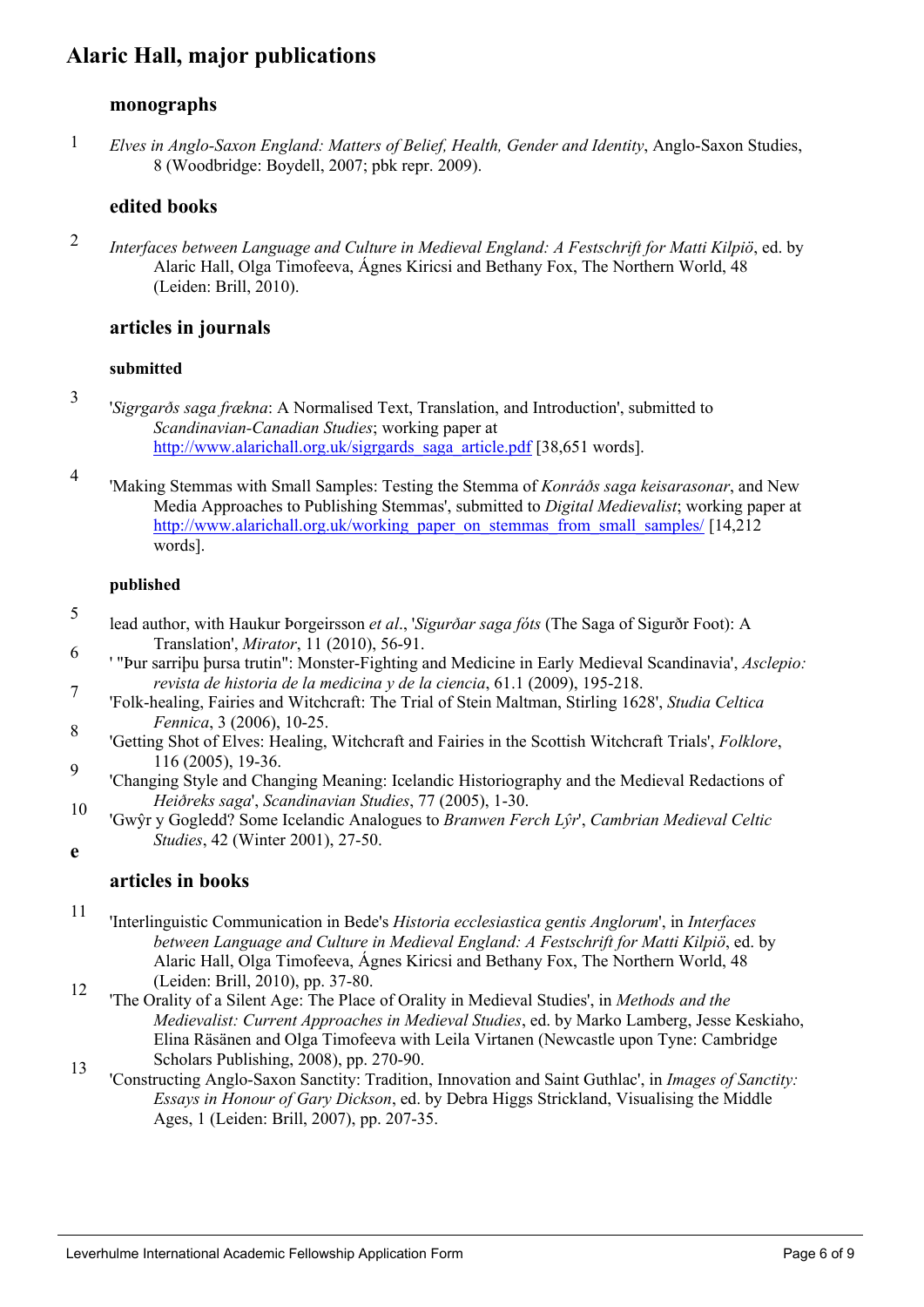#### **Duration and Timing**

### **Duration of whole project**

The completion of project outcomes (principally seeing an article through publication, but also revising and extending my free-access modern Icelandic mp3 course at

http://www.alarichall.org.uk/teaching/modern\_icelandic.php) will take a further six months, giving the project a total duration of 12 months.

| <b>Duration of Fellowship</b><br>$(3-12$ months)                       |            |
|------------------------------------------------------------------------|------------|
| <b>Proposed start date</b>                                             | 01/02/2014 |
| Percentage of time to be spent on the<br>project during the Fellowship | 80         |

### **Details of other research projects and commitments during the Fellowship**

I will retain some light administrative and marking commitments to Leeds (5%) and will also continue work on an ongoing monograph about medieval Icelandic romance (15%). This work will be focused on manuscript research in Icelandic collections.

**Referees**

| Referee 1                      | <b>Professor Terry Gunnell</b>                                        |
|--------------------------------|-----------------------------------------------------------------------|
| <b>Department: Institution</b> | Félags- og mannvísindadeild (Social Anthropology and Folkloristics) : |
|                                | University of Iceland                                                 |
| <b>Position:</b>               | Professor in Folkloristics                                            |
| Email:                         | terry@hi.is                                                           |

| Referee 2                      | Dr Svanhildur Óskarsdóttir                                                                                                 |
|--------------------------------|----------------------------------------------------------------------------------------------------------------------------|
| <b>Department: Institution</b> | Stofnun Árna Magnússonar í íslenskum fræðum (The Árni Magnússon<br>Institute for Icelandic Studies): University of Iceland |
| <b>Position:</b>               | Senior Research Lecturer                                                                                                   |
| Email:                         | salta@hi.is                                                                                                                |

| Referee 3                      | Dr Matthew Driscoll                                               |  |
|--------------------------------|-------------------------------------------------------------------|--|
| <b>Department: Institution</b> | Nordisk Forskningsinstitut (Department of Scandinavian Research): |  |
|                                | University of Copenhagen                                          |  |
| <b>Position:</b>               | Associate Professor                                               |  |
| Email:                         | mjd@hum.ku.dk                                                     |  |

**Previous and Current Applications**

#### **Previous Leverhulme awards or pending applications to the Trust** None.

### **Other awards received in the last 3 years related to this research**

£2,445 for '*Sigrgarðs saga frækna*: the manuscript tradition' (British Academy, 2009). This funded my first research trip to Iceland, underpinning the language-skills and contacts utilised in the present application.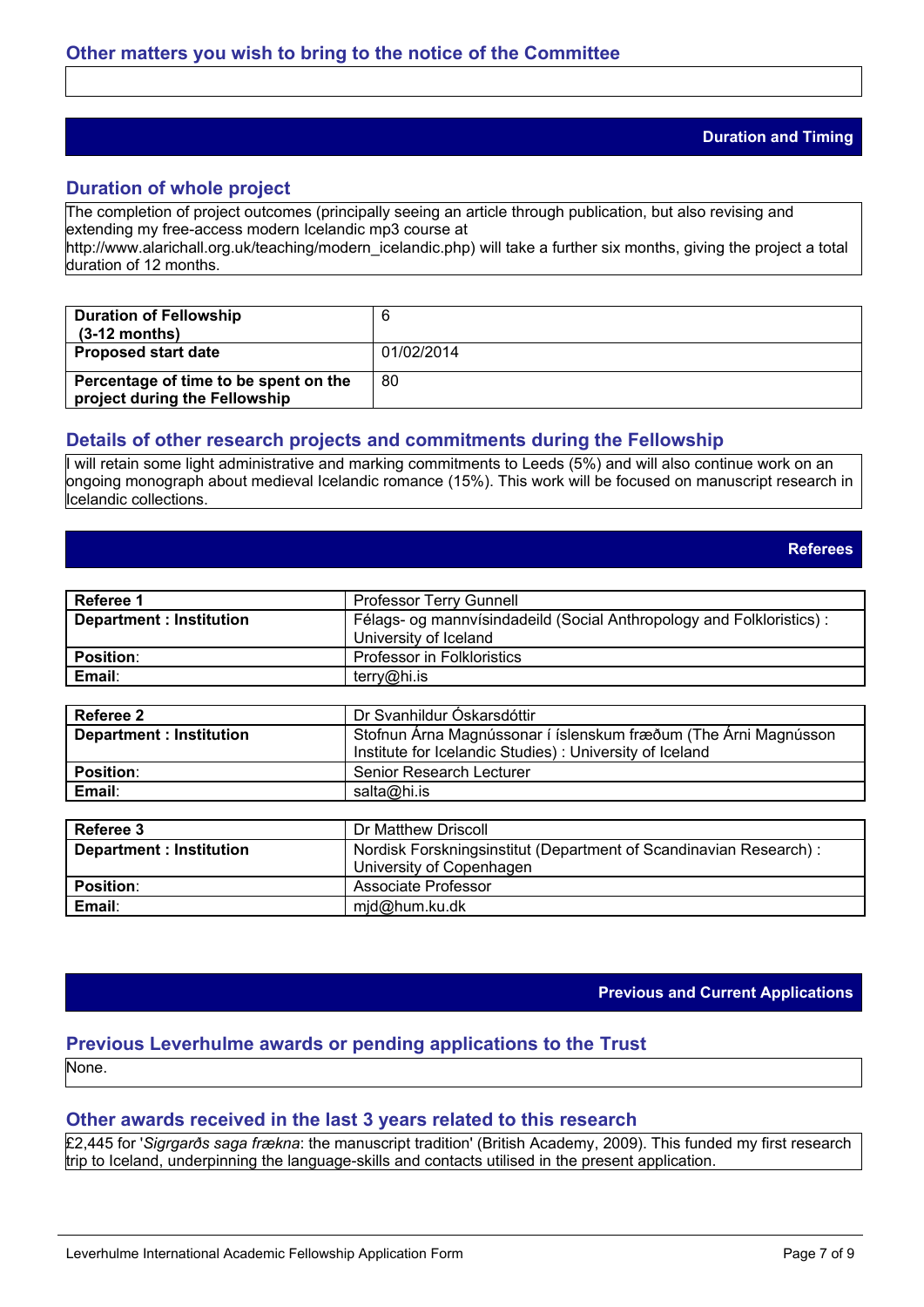## **Applications you have made or intend to make to other bodies related to this research proposal**

None.

### **Replacement costs**

| <b>Staff Type</b>                                        | Replacement costs (salary)                                                                                                                                                                                                                                                                                       |
|----------------------------------------------------------|------------------------------------------------------------------------------------------------------------------------------------------------------------------------------------------------------------------------------------------------------------------------------------------------------------------|
| Number of months(3-12):                                  | 6                                                                                                                                                                                                                                                                                                                |
| % if part-time                                           |                                                                                                                                                                                                                                                                                                                  |
| Justification if applying for a<br>temporary replacement | Temporary replacement would free me<br>from teaching and administrative<br>commitments at Leeds, enabling me to<br>undertake the proposed programme of<br>research. My proposed programme of<br>skills development is not of a kind which<br>would meet the requirements of internally<br>funded research leave. |

|                      | <b>Total</b> |
|----------------------|--------------|
| <b>Scale Point</b>   | 33           |
| <b>Basic Salary</b>  | £16,450      |
| London Weighting     | £0           |
| National Insurance   | £1,289       |
| Superannuation       | £2,632       |
| <b>Overall Total</b> | £20,371      |

### **Research Expenses**

|                        | Total |
|------------------------|-------|
| <b>Overseas travel</b> | £80   |
| UK to Iceland          |       |
| <b>Overseas travel</b> | £80   |
| Iceland to UK          |       |
| Total                  | £160  |

### **Budget Summary**

| <b>Research Expenses</b>       |      |
|--------------------------------|------|
| l Overseas travel              | £80  |
| l Overseas travel              | £80  |
| <b>Research Expenses Total</b> | £160 |

| <b>Replacement Costs</b>   |        |  |
|----------------------------|--------|--|
| Replacement costs (salary) | £20371 |  |
| <b>Replacement Costs</b>   | £20371 |  |
|                            |        |  |

### **Grand Total £20531**

### **Study Leave Details**

### **Your institution's policy for paid or unpaid study leave**

**Finance**